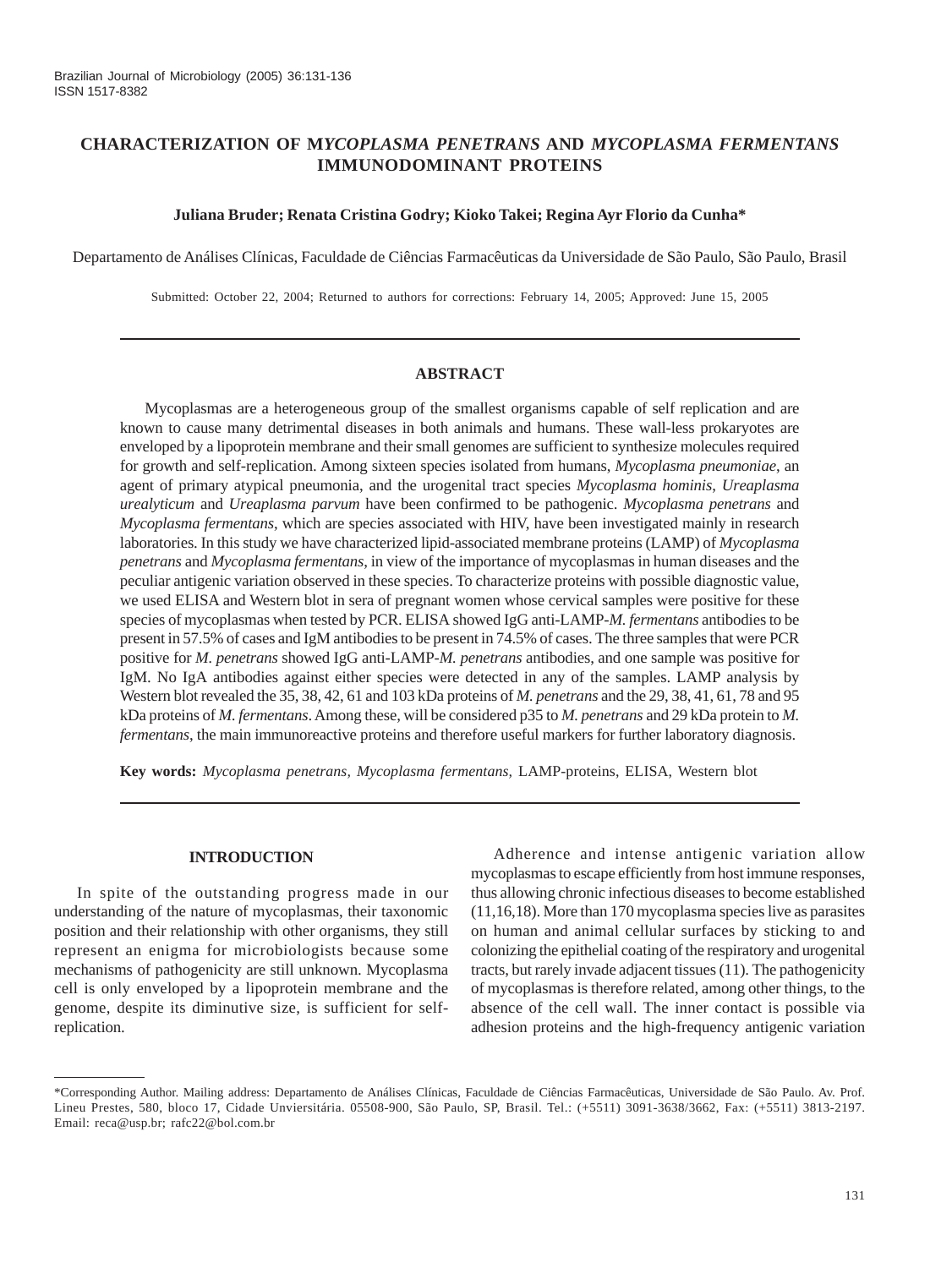represented by the lipoprotein membrane (21). *Mycoplasma fermentans* and *Mycoplasma penetrans* species isolated from urine and blood of HIV infected patients have been associated with the AIDS progression as possible co-factors in the development of this disease. *Mycoplasma fermentans* was isolated for the first time from the urogenital tract and, later, from other body parts and fluids such as: bone marrow of leukemic patients; the trachea, urine and blood of HIV carriers; saliva of healthy subjects; and synovial liquid of patients with rheumatoid arthritis (9,10,16,22). The significant detection rate of these microorganisms among healthy subjects and among patients remains a paradox. The lipoprotein of *M. fermentans* is abundant in the surface of the membrane and shows strong antigenicity and immunogenicity (24,28). The antigenic variation in these species is clearly demonstrated by the presence of p150, p 95, p78, p61, p48, p43, p41, p38 and p29 proteins. Protein p29 is the main lipid-associated membrane protein and expresses a high frequency of phase variation (15,25).

*M. penetrans*, although described in 1992, is the most recent species of *Mollicutes* isolated in humans. Properties of adherence, hemadsorption, cytoadsorption and invasion of mammalian epithelial cells have been described. The last property is responsible for its name (6,14,23). Analysis of *M. penetrans* isolated from the urine of HIV homosexual subjects (13,14) has shown that it may act as a co-factor of the virus, accelerating the evolution of this retroviral disease (1,2,8). *M. penetrans* adhesion to the host cell is related to the 35, 38, 61 kDa lipid-associated membrane proteins (LAMP) and to the 103 kDa proteins. Studies with sera of HIV positive patients showed p35 and p38 to be immunodominant proteins  $(3,6,27)$ . However, p35 and p38 was shown to be the specific lipoproteins for *M. penetrans* in Western blot with a high frequency of phase variation (7,19,20). These lipoproteins and their adhesins act as potent immunogens, determining the nature, intensity and multiple specificity of the host immune response.

The studies of these microorganisms in other clinical conditions and in different populations are very important to know how widespread these infections are and if there is any association with other diseases. Standardization of ELISA using LAMP antigen and characterization of immunodominants proteins would be of great importance for this purpose. The aim of this work was to characterize some antigens in the *Mycoplasma penetrans* and *Mycoplasma fermentans* membranes for further laboratory diagnosis, in view of the importance of mycoplasmas in human diseases and the antigenic variation in the species.

#### **MATERIALS AND METHODS**

#### **Mycoplasma strains and culture methods**

*M. penetrans* GTU-54-6A1 was cultured in SP-4 medium at 37ºC under aerobic conditions. *M. fermentans* ATCC 19989 was cultured in SP-4 medium at 37ºC under anaerobic conditions. LAMP antigen preparation was as follows: *Mycoplasma* lipidassociated membrane proteins (LAMP) were obtained in accordance with the method described by Wang *et al.* (27). Briefly, 500 mL of broth cultures were centrifuged at 12,000 x g for 60 min at 4ºC. Mycoplasma pellets were washed three times in phosphate-buffered saline (PBS) pH 7.4 containing timerosal and were re-suspended in 45 mL of Tris-HCl 50 mM, NaCl 150 mM, EDTA 1 mM, pH 8.0, followed by addition of 5 mL of 10% Triton X-114 solution. This mixture was submitted to ultrasonic disruption at three cycles/min. After 90 minutes the solution was centrifuged at 20,000 x g for 30 min at 4ºC. The supernatant was submitted to partition phase by incubation for 5min at 30ºC followed by centrifugation at 2,500 x g for 5 min at room temperature. Detergent phase containing LAMP was collected and submitted to another partition phase as previously described. This detergent phase was named LAMP, and stored at -20ºC after the addition of phenylmethylsulphonylfluoride (PMSF). Characterization of LAMP was carried out by analysis of protein profile using sodium dodecyl sulfate polyacrilamide gel electrophoresis (SDS-PAGE) in 7-15% gradient gels by the Laemmli (12) method and by visualization of the proteins pattern using Coomassie Brilliant Blue staining (26).

#### **Patient samples**

Serum samples were obtained from 50 pregnant women receiving routine prenatal care at the Gynecology and Obstetrics Department of the Hospital do Servidor Público do Estado de São Paulo, whose cervical samples were PCR positive for *M. penetrans* or *M. fermentans*. Forty seven cervical samples obtained from these 50 patients were PCR-positive for *M. fermentans* and three for *M. penetrans.* Serum samples were stored at -20ºC until used.

### **Control group**

The thirty serum samples in the control group were obtained from healthy male blood donors at the blood bank of the Hospital do Servidor Público do Estado de São Paulo. The results obtained were used for calculating cut-off value.

#### **Serological tests**

ELISA: Polystyrene plates (MaxiSorp F, NUNC, Denmark) were coated with 100 µL of LAMP containing 1.5 µg of protein per well, diluted in TBC buffer  $(0.015M\text{ Na}_2CO_3$  and  $0.04\text{ M}$ NaHCO<sub>3</sub>) and incubated for 18 hours at  $37^{\circ}$ C. After incubation, the plates were washed four times with solution A (PBS, pH 7.4, plus 0.05% Tween 20) and overcoated with 5% powdered skimmed milk (Molico, Nestlé) in solution A for 30 min. at 37ºC. After one washing step, the sera were diluted 1:100 in solution A plus 1% powdered skimmed milk and incubated for 120 min at 37ºC. The plates were washed four times and peroxidaseconjugated anti-γ, -μ, or -α chains (Sigma Chemical Co., St.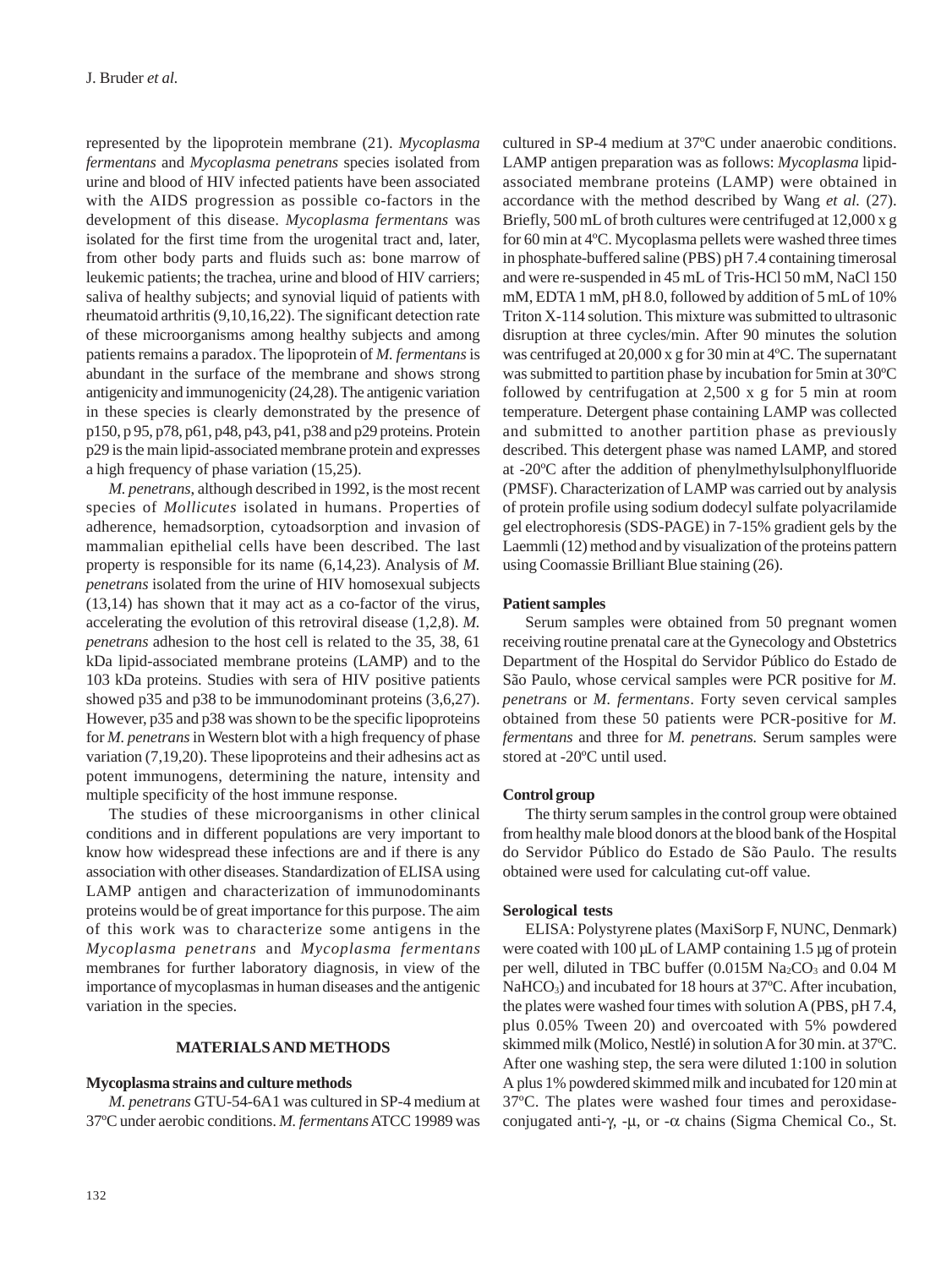Louis, MO, USA) were added to detect IgG, IgM or IgA antibodies respectively. After 2 h of incubation at 37ºC, the color was developed by addition of 2.0 mg of ortho-phenylenediamine (Sigma Chemical Company, St. Louis, MO, USA) and 20 μL of hydrogen peroxide in 20 mL of 0.2 M citrate/phosphate buffer. The enzymatic reaction was stopped by addition of 100 μL /well of 4 N sulfuric acid. The absorbance at 492 nm was measured in a plate reader (Spectra I - 5082).

Samples with absorbance equal to or higher than the mean of the control group plus two standard deviations (SDs) for IgG, IgM and IgA were considered positive.

#### **Western blot**

Western blot was performed to identify immunoreactive proteins and to determine cross-reactive proteins of *M. penetrans* and *M. fermentans* in serum samples of pregnant women.

Polyvinylidene fluoride (PVDF) 0.22 nm membranes containing mycoplasma LAMP fractions that were separated by 10% SDS-PAGE and electroblotted were cut into strips of about 3 mm. The strips were washed under shaking conditions in PBS pH 7.4 containing 0.05% Tween 20 and blocked with 5% skimmed milk (Molico, Nestlé) in PBS pH 7.4 for 2 h. After the washing step, the sera were diluted at 1:50 in 1% powdered skimmed milk in PBS pH 7.4. After 18 h of incubation at 4ºC and three washes, the strips were incubated with specific conjugates: peroxidase-labeled goat anti-human-IgG, anti-human-IgM and anti-human-IgA antibodies diluted respectively at 1:8,000, 1:4,000 and 1:4,000. After 2 h of incubation at  $37^{\circ}$ C and the washing steps, DAB/H<sub>2</sub>O<sub>2</sub> (5 mg) diaminobenzidine in 30 ml PBS pH 7.4 and 150 mL 30%  $H_2O_2$ ) was added. After 15 mins the strips were washed ten times with distilled water and analyzed by visual inspection.

#### **RESULTS**

Characterization of the LAMP fractions of the species studied by SDS-PAGE revealed a proteins profile for *Mycoplasma penetrans* in which the two major antigenic proteins, p35 and p38 were prominent. We also observed 42, 61 and 103 kDa proteins. The profile of the LAMP fraction of *Mycoplasma fermentans* revealed 29, 38, 41, 61, 78, 95 and 150 kDa proteins. The bands p35 and p29 identified in this study are those referred in the literature as being specific for *M. penetrans* and *M. fermentans* (7,15,27) (Fig. 1).

Samples were considered ELISA positive when optical density was equal to or higher than the established cut-off values: 0.23 (IgG), 0.28 (IgM) and 0.20 (IgA) for *M. penetrans*, and 0.22 (IgG), 0.30 (IgM) and 0.22 (IgA) for *M. fermentans*. These cut-off values were obtained from the results of the control group sera.

IgG and IgM antibodies for *M. penetrans* were detected in 3 and 1 respectively of 3 sera samples of pregnant women, using



**Figure 1.** Electrophoretic protein profile in SDS-PAGE 7 to 15% of LAMP preparations of *Mycoplasma penetrans* (1) and *Mycoplasma fermentans* (2) with Coomassie Brilliant Blue (C) stain. 1A and 2A indicate low molecular weight-calibrator; 1B and 2B indicate high molecular weight-calibrator. The arrows indicate the 35, 38, 42, 61 and 103 kDa proteins for *Mycoplasma penetrans* (1) and the 29, 38, 41, 61, 78, 95 and 150 kDa proteins for *Mycoplasma fermentans* (2).

ELISA; for *M. fermentans* the respective figures were 57.5% (27/47) and 74.5% (35/47). IgA antibodies were not found in either case.

Western blot for *M. penetrans* showed IgG antibody reactivity in 3 of samples for 35, 38 and 61 kDa proteins and in 2 of samples for 42 and 103 kDa proteins, others proteins were observed but they were not characteristic for the specie. IgM antibody reactivity showed positive results for 38 and 61 kDa proteins in all 3 samples and 35 and 42 kDa proteins in 2 samples. Specific *M. penetrans* IgA antibodies were not found.

Western blot for *M. fermentans* showed IgG antibody reactivity characteristic of specie against 29, 38, 41, 61, 78 and 95 kDa proteins, with a frequency of 32.0% (15/47), 25.5% (12/ 47), 53.2% (25/47), 19.1% (9/47), 51.1% (24/47) and 17.0% (8/ 47) respectively. For the same proteins IgM reactivity was detected in 36.2% (17/47), 40.5% (19/47), 42.6% (20/47), 19.1% (9/47), 27.7% (13/47) and 2.1% (1/47) of samples respectively. Although IgA antibodies were not detected by ELISA, using Western blot we identified a weak reactivity to some proteins no characteristic of the specie (Fig. 2).

The results obtained by ELISA and Western blot assays are shown in Table 1.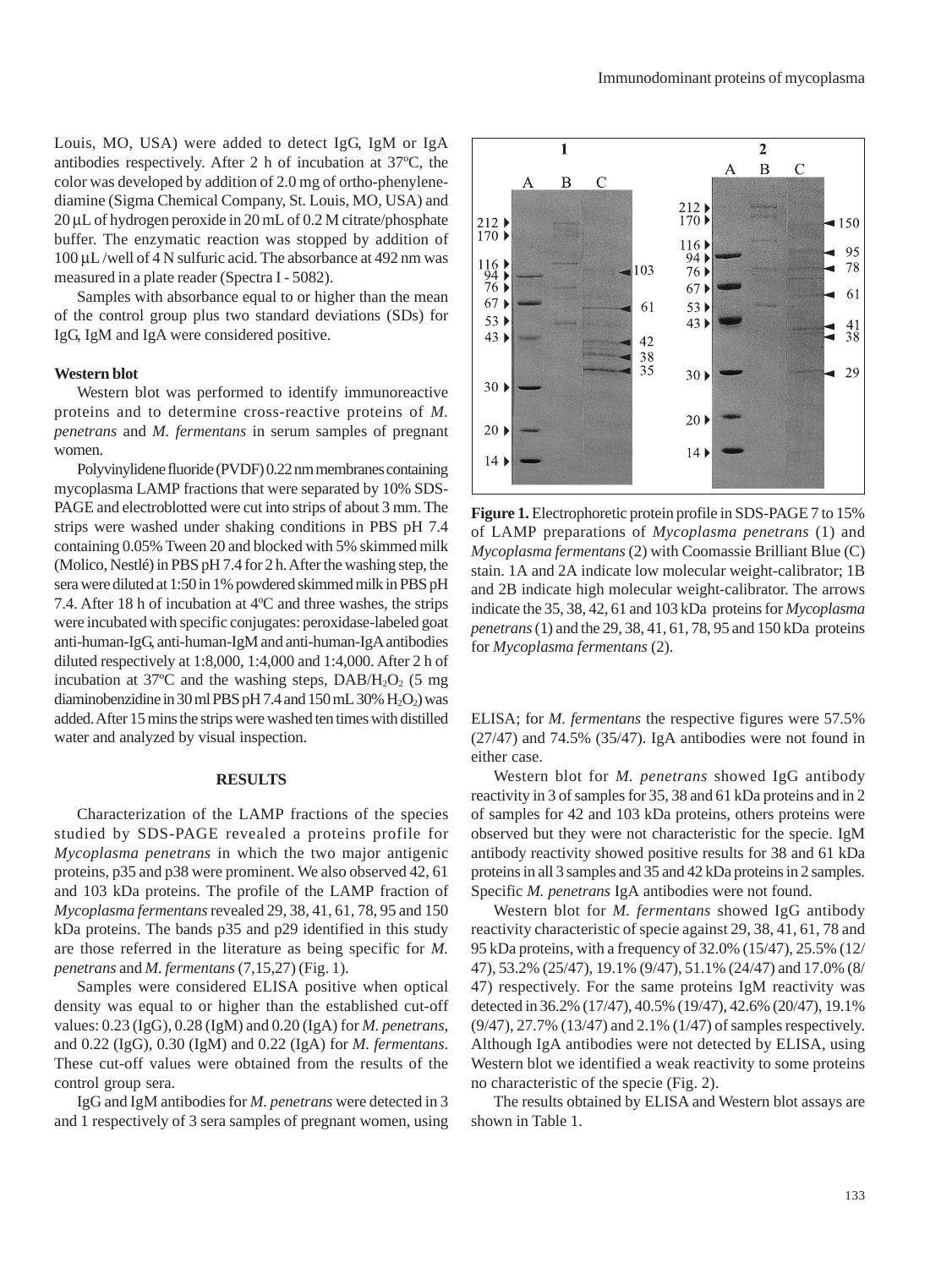

**Figure 2.** Western blot: reactivity profile of sera of pregnant women for *M. penetrans* **(A)** and *M. fermentans* **(B)** proteins. Strips 1, 2, 3 and 4 show the IgG, IgM and IgA bands and negative serum control respectively. The 35, 38, 42, 61 and 103 kDa proteins of *M. penetrans* and the 29, 38, 41, 61, 78 and 95 kDa proteins of *M. fermentans* were detected.

**Table 1.** ELISA and Western blot results for sera of pregnant women (cervical samples PCR positive) using *M. penetrans* and *M. fermentans* LAMP fractions.

| Mycoplasma<br>species | Antibodies               |                              | Sera of pregnant women                                                             |  |
|-----------------------|--------------------------|------------------------------|------------------------------------------------------------------------------------|--|
|                       | Isotypes                 | <b>ELISA</b><br>$p/n$ $(\%)$ | Western blot<br>(kDa)                                                              |  |
| M. penetrans          | <b>IgG</b><br>IgM<br>IgA | 3/3<br>1/3<br>$nd*$          | 103, 61, 38, 35<br>61, 38, 35<br>$nd*$                                             |  |
| <i>M.</i> fermentans  | <b>IgG</b><br>IgM<br>IgA | $nd*$                        | 27/47(57.5) 95, 78, 61, 48, 41, 29<br>35/47(74.5) 95, 78, 61, 48, 41, 29<br>$nd**$ |  |

nd\*: not detected; nd\*\*: specific bands not detected; p= samples positive by ELISA; n= total number of samples.

A cross-reactivity study was performed using Western blot in sera of pregnant women whose cervical samples were PCR positive for *M. penetrans* and *M. fermentans*. We assayed *M. penetrans* positive sera versus LAMP of *M. fermentans*, and *M. fermentans* positive sera versus LAMP of *M. penetrans*. Two cross-reactive bands were observed: one for the 38 kDa protein and one for the 61 kDa protein.

### **DISCUSSION**

The improvements in diagnosis arising from the use of molecular technology have resulted in the discovery of new species of pathogens which were formerly recognized as commensal organisms, and in the introduction of new concepts of mycoplasma diseases. Although the role of mycoplasmas in the pathogenesis of some human diseases still remains controversial, it has been suggested that these microorganisms contribute significantly as co-factors in disease progression.

The prevalence of mycoplasma infection in our country is not well known, mainly for emergent species such as *M. penetrans* and *M. fermentans*. Some serologic studies were carried out by Cordova *et al.*, (4), who has investigated sera from 106 HIV infected patients by ELISA, presented positivity of 25.5%, 9.1% and 15.1% respectively for IgG, IgM and IgA anti-*M. penetrans*. They found also in 110 sexually transmitted disease (DST) anti-*M. penetrans* by ELISA 17.3%, 9.1% and 17.3% respectively for IgG, IgM and IgA.

Serological tests are a very practical tool to assess the prevalence of mycoplasma species and the distribution of these microorganisms in different populations and in different clinical conditions. However the presence of antigens shared by different species of mycoplasmas interferes in the specificity of serological tests and it may become not useful for diagnostic purposes.

ELISA using LAMP fraction antigen was assayed in sera of pregnant women really infected by *M. penetrans* or by *M. fermentans* to investigate antibody response against these two mycoplasmas. However we observed a low sensitivity using this antigenic fraction. For diagnostic purpose is necessary to improved it.

We found IgG antibody positivity in all three samples obtained from *M. penetrans* infected patients and IgM in two samples. No IgA antibodies were detected.

Due to the small number of samples involved in this study we were not able to reach a definitive conclusion and a study with a larger number of patients would be recommended.

Western blot analysis of LAMP from *M. penetrans* revealed IgG reactivity for p35, p38, p42, p61 and p103. However only p35 is considered specific of the specie (6). IgM antibody reactivity was observed for p38, and p61 in three samples, and p35 and p42 in two samples.

Anti-*M. fermentans* antibodies were identified using ELISA in sera of pregnant women with a frequency of 57.5% for IgG antibodies and 74.5% for IgM antibodies. IgA antibodies were not observed.

Western-blot analysis of *M. fermentans* showed 29, 38, 41, 61, 78 and 95 kDa proteins. The 29 kDa protein, which has high-frequency phase variation, was detected in the following frequencies: 31.9% and 36.2% for IgG and IgM antibodies respectively. Although this protein showed low frequency it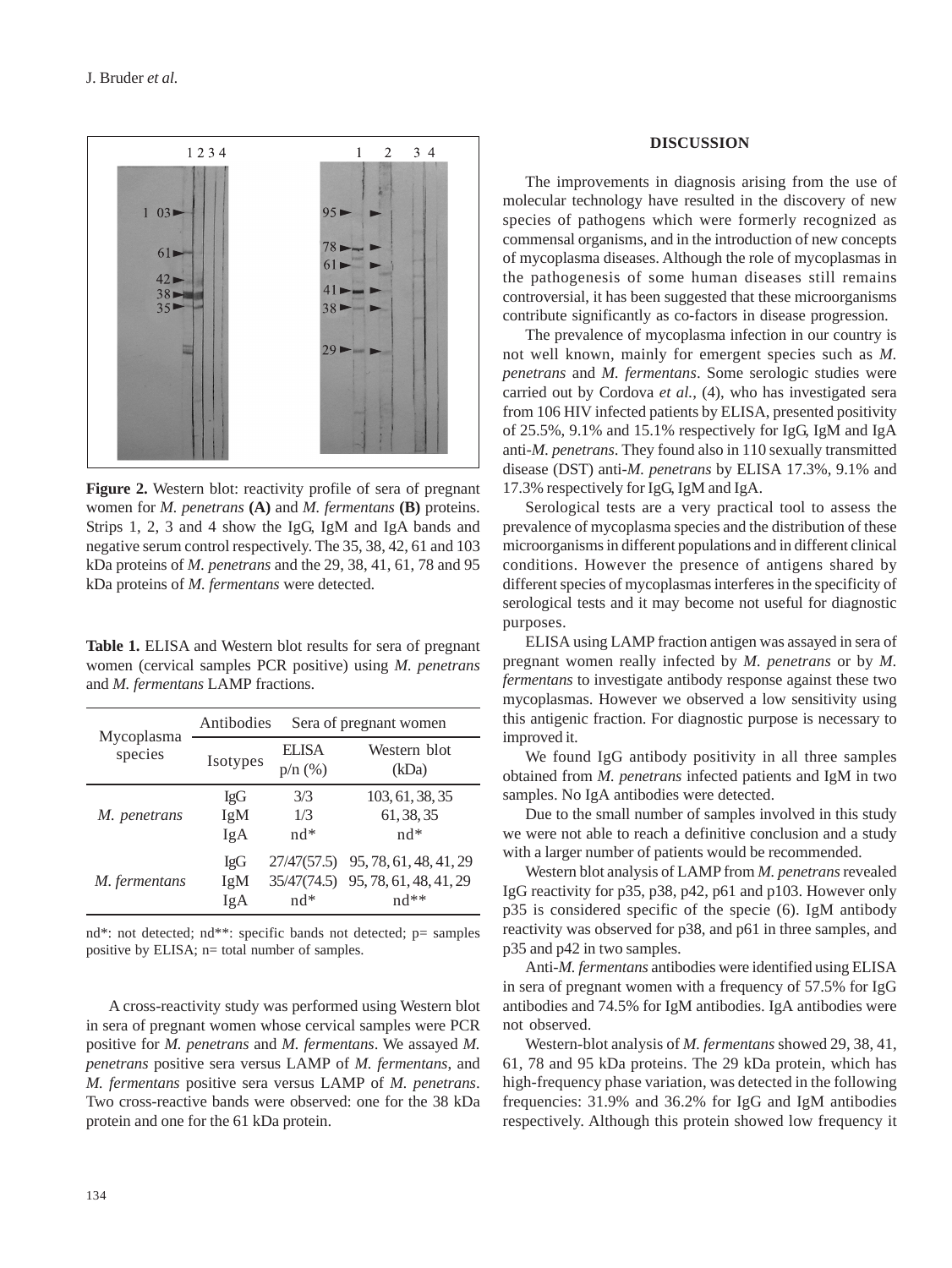is the most specific (25). A higher frequency observed was for 41 kDa protein, although this is not referred to be specific of specie.

## **Specific reactivity for species**

Analysis of Western blot profile of LAMP fraction allowed to identify some specie specific lipoproteins which showed strong immunoreactivity and some lipoproteins with crossreactivity.

Proteins of 35 and 38 kDa, the two main lipoproteins used by *M. penetrans* to penetrate into the host cell (3,7), are the most abundant in mycoplasma cellular surface had have highfrequency phase variation (17). Our results showed a strong immunoreactivity these two proteins and the specie specificity of 35 kDa lipoprotein as previously found by Ferris *et al.*, (5).

Furthermore, Wang *et al.*, (27) described two 61 and 103 kDa proteins in sera of HIV patients, which were not identified in sera of HIV-negative patients. In our study, however, these two proteins were identified in sera of pregnant women, indicating a possible presence in general population.

Like other species of mycoplasma, *Mycoplasma fermentans* presents proteins that express phase variation. Our results revealed the presence of 29, 38, 41, 61, 78, and 95 kDa proteins, corroborating the results described by Theiss *et al.*(24).

Cross-reactivity profile: anti- *M. fermentans* antibodies revealed cross-reactivity in sera of pregnant women for p38 and p61 of *M. penetrans*. This enabled us to consider p29 as specific to *M. fermentans* and p35 as specific to *M. penetrans*.

Our work consisted of a study into the characterization of the species *Mycoplasma penetrans* and *Mycoplasma fermentans.* The study revealed the presence of proteins already mentioned in the international literature, but also revealed the presence of other strongly reactive proteins.

### **ACKNOWLEDGEMENTS**

We wish to thank FAPESP for supporting this work (Process nº 99/00821-5).

#### **RESUMO**

# **Caracterização de proteinas imunodominantes de** *Mycoplasma penetrans* **e** *Mycoplasma fermentans*

Micoplasmas são procariotos diminutos, desprovidos de parede celular e envoltos por uma membrana lipoproteica cujo pequeno genoma sintetiza a maioria das moléculas necessárias para crescimento e replicação. Dentre as dezesseis espécies isoladas do homem, *Mycoplasma pneumoniae*, agente causador da pneumonia atípica primária, e as espécies do trato urogenital como *Mycoplasma hominis*, *Ureaplasma urealyticum* e *Ureaplasma parvum* têm definido seu papel patogênico. *M.*

*penetrans* e *M. fermentans*, espécies associadas ao HIV, têm sido investigadas principalmente em laboratórios de pesquisa. Considerando a importância dos micoplasmas nas doenças humanas e a peculiar variação antigênica observada em tais espécies, foram caracterizadas, neste estudo, as lipoproteínas associadas a membranas (LAMP) de *Mycoplasma penetrans* e *Mycoplasma fermentans*. Para definir peptídeos com possível valor diagnóstico, empregamos as técnicas de ELISA e de Western blot usando soros de gestantes cujas amostras cervicais foram positivas por PCR. Por meio do ELISA foram observados anticorpos IgG anti-LAMP-*M. fermentans* em 57,5% e IgM em 74,5% das amostras. As três amostras PCR positivas para *M. penetrans* apresentaram anticorpos IgG anti-LAMP-*M. penetrans* e uma amostra positiva para IgM. IgA não foi detectada em nenhuma das espécies. A análise da LAMP, por Western blot, revelou como principais proteinas imunoreativas: 35, 38, 42, 61 and 103 kDa para *M. penetrans* e 29, 38, 41, 61, 78 and 95 kDa de *M. fermentans*. Dentre estas podemos considerar p35 específica para *M. penetrans* e p29, *M. fermentans*.Tais proteinas são promissoras como marcadores em diagnóstico.

**Palavras-chave**: LAMP-peptídeos, *Mycoplasma penetrans*, *Mycoplasma fermentans*, ELISA, Western blot

#### **REFERENCES**

- 1. Blanchard, A.; Montaigner, L. AIDS-associated mycoplasmas. *Annu. Rev. Microbiol.*, 48, 687-712, 1994.
- 2. Blanchard, A.; Montagnier, L.; Gougeon, M. L. Influence of microbial infections on the progression of HIV disease. *Trends Microbiol*., 5, 326-331, 1997.
- 3. Brenner, C.; Neyrolles, O.; Blanchard, A. Mycoplasmas and HIV infection: from epidemiology to their interaction with immune cells. *Front. Biosci.*, 1, 42-54, 1996.
- 4. Cordova, C.M.M.; Takei. K.; Rosenthal, C.; Vaz, A.J.; Cunha, R.A.F. Evaluation of IgG, IgM, and IgA antibodies to *Mycoplasma penetrans* detected by ELISA and immunoblot in HIV-1-infected and STD patients, in Sao Paulo, Brazil. *Microbes Infect.*, 1, 1095, 1999.
- 5. Ferris, S.; Watson, H.L.; Neyrolles, O.; Montagnier, L.; Blanchard, A. Characterization of a major *Mycoplasma penetrans* lipoprotein and of its gene. *FEMS Microbiol. Lett*., 130, 313-320, 1995.
- 6. Girón, J.A.; Lange, M.; Baseman, J.B. Adherence, fibronectin binding, and induction of cytoskeleton reorganization in cultured human cells by *Mycoplasma penetrans. Infect. Immun*., 64, 197-208, 1996.
- 7. Grau, O.; Slizewicz, B.; Tuppin, P.; Launay, V.; Bourgois, E.; Sagot, N.; Moynier, M.; Lafeulilade, A.; Bachelez, H.; Clauvel, J.-P.; Blanchard, A.; Bahraoui, E.; Montagnier, L. Association of *Mycoplasma penetrans* with human immunodeficiency virus infection. *J. Infect. Dis.*, 172, 672-681, 1995.
- 8. Grau, O.; Tuppin, P.; Slizewicz, B.; Launay, V.; Goujard, C.; Bahraoui, E.; Delfraisy, J.F.; Montagnier, L. A longitudinal study of seroreactivity against *Mycoplasma penetrans* in HIV-infected homosexual men: association with disease progression. *AIDS Res. Hum. Retroviruses*., 14, 661-667, 1998.
- 9. Johnson S.; Sidebottom, D.; Bruckner, F.; Collins, D. Identification of *Mycoplasma fermentans* in synovial fluid samples from arthritis patients with inflammatory disease. *J. Clin. Microbiol.*, 38, 90-93, 2000.